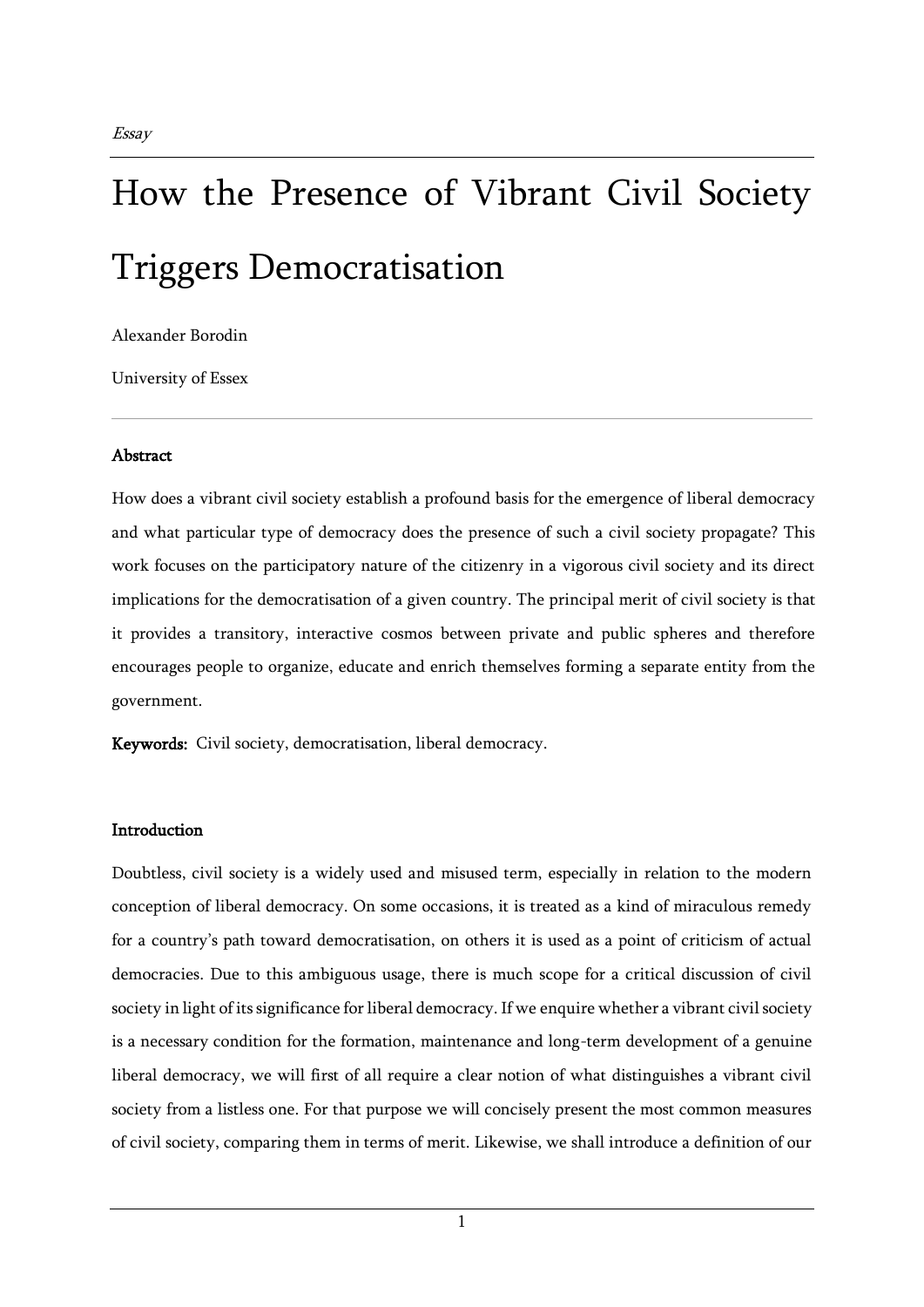dependent variable liberal democracy including the key criteria it rests upon. Apart from these initial clarifications, we will briefly investigate whether a flourishing civil society could in some cases be an obstacle to the emergence of liberal democracy, thus adapting a more critical perspective. Having established the foundation for a purposeful discussion we proceed to interpret civil society's significance for liberal democracy in light of three crucial outcomes it ideally entails. Firstly, civil society in any flavour creates an intermediary zone between private and public, which empowers the individual to acquire the necessary knowledge and skills to fulfil his role as a democratic citizen. Secondly, the presence of a vibrant civil society directly provokes decentralisation of power, a characteristic feature of liberal democracy. Thirdly, civil society (if functioning properly) decisively contributes to a pluralism of ideas and interests - thus diminishing an authoritarian emphasis on a single, often ideological, paradigm such as religion, nationalism, or socialism.

After looking at these intrinsic features of civil society, we will turn our attention to other conditions that are necessary for the presence of liberal democracy, namely market-capitalism and a symbiotic relationship between the so-called cornerstones of society – the market, the government, and civil society itself. In the course of this work, I will focus on the ways in which a vibrant civil society is clearly necessary, but by no means sufficient for a country to sustain liberal democracy. Therefore, I will also demonstrate two other indispensable factors that are essential for the presence of liberal democracy.

Considering the diversity of notions of civil society, I will mainly focus on the distinction between the three models proposed by Michael Edwards, which are civil society as "associational life", as the "good society" and as the "public sphere" (Edwards, 2009, p. 18, p. 45, p. 63). At the same time, this clarification serves to contrast the idea of civil society to the term 'social capital', which comprises social interaction in its totality and is employed to give it a measurable value. Despite mirroring a lot of intersections, the two terms aren't interchangeable, as civil society is a sphere of human interaction that usually creates and rests upon the presence of social capital (World Bank).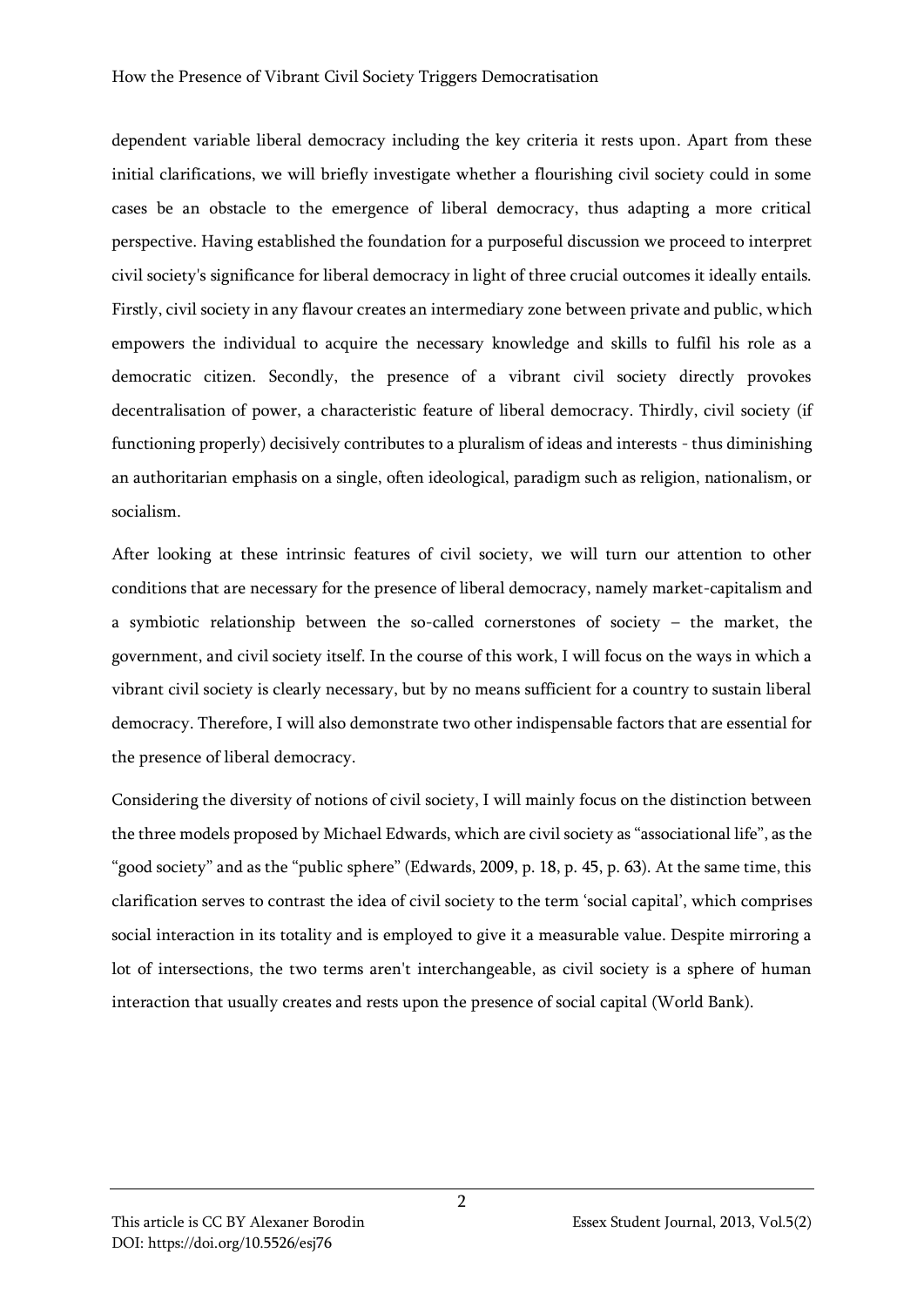#### What makes civil society vibrant and how it can be related to liberal democracy

The vibrancy of a given civil society is most commonly determined by proxy measurements that are then used for comparative analysis. Such proxy measurements of civil society are membership in voluntary associations, expenditures in the voluntary sector, participation in demonstrations, boycotts and petitions, and informal social networks (Paturyan, 2012, p. 2). The higher a country scores according to these measures, the more vibrant its civil society is. Clearly, this form of measurement is problematic for the reason that the mere abundance of voluntary association and action doesn't necessitate the actual flourishing of civil society. That is why research that includes more extensive qualifications, as for instance the one performed by Freedom House (2012), gives a more meaningful account of the state of civil society. In short, we can ascertain that a vibrant civil society is likely to generate social capital and thus facilitate the collaborative interaction between individuals. This result is not necessarily a reflection of a high number of civic associations, but of the quality of their inner workings.

When Benjamin Barber speaks about civil society as "a third and independent domain" (Barber, 1998, p. 47), he alludes to the importance of a vibrant civil society in its role as an opposition force to a country's ruling powers of market and government. But does such an opposite pole necessarily entail the formation of values that characterise a liberal democracy? Although this claim might convey, at its core, a correct message, the general formulation definitely makes it uncertain. This has to do with the fact that one needs to assess the type of pole that emerges in opposition to the existing power structure. It could propagate violence and subordination, which stand in stark contrast to any notion of liberal democracy. Hence, we should concentrate on analysing the underlying principles and features of civil society in terms of their significance for liberal democracy.

Now the time has come to substantiate the term liberal democracy which refers to "a political system marked not only by free and fair elections but also by the rule of law, a separation of powers, and the protection of basic liberties of speech, assembly, religion and property" (Zakaria, 2007, p. 17). This distinguished definition of liberal democracy will serve as a model in order to establish a precise interrelationship between civil society and liberal democracy. Thus, we will examine certain characteristic aspects of civil society that directly provoke a country's being a liberal democracy. Now, it becomes crucial to highlight that our investigation aims to prove the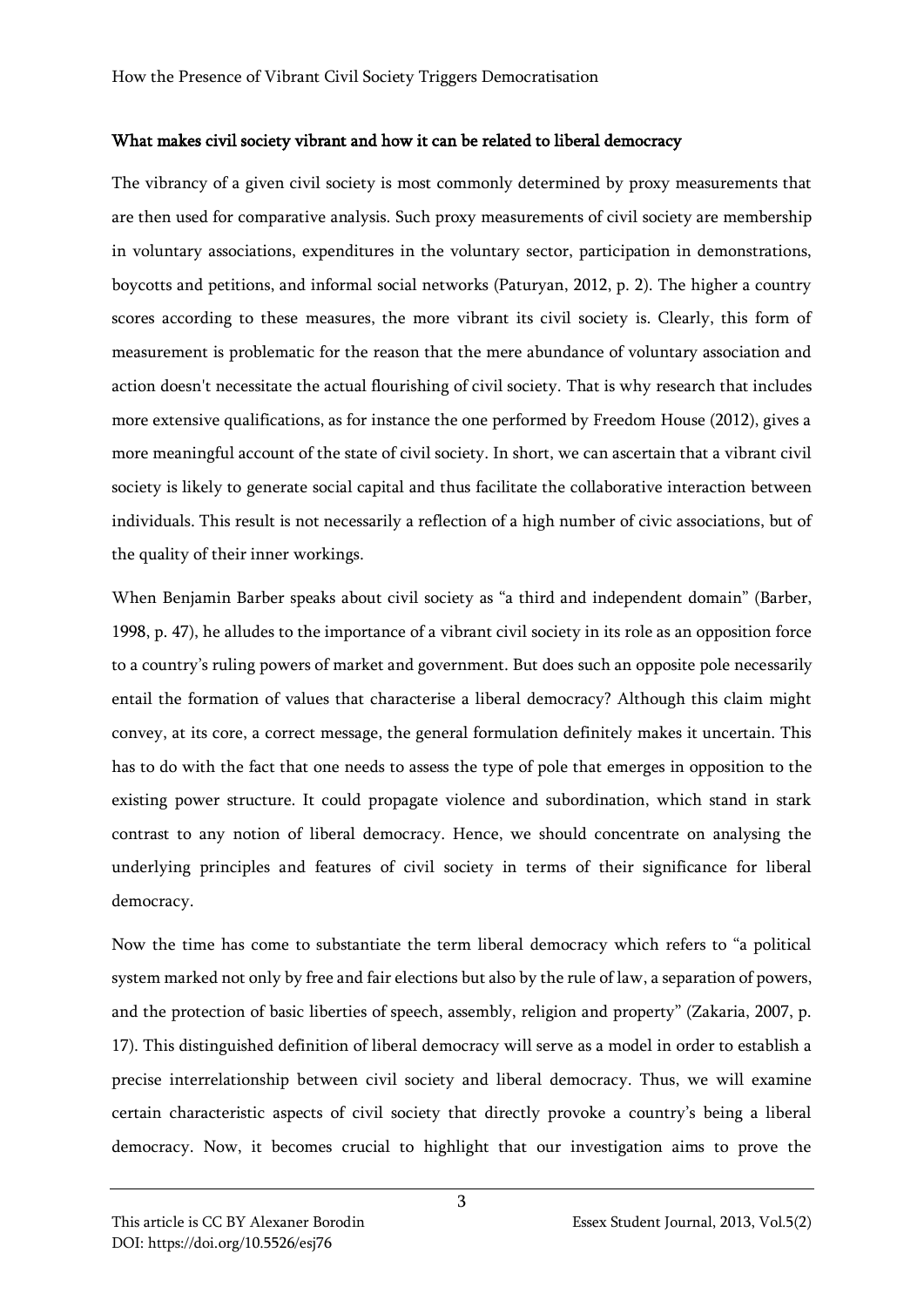importance of a flourishing civil society in two different respects: on the one hand for nondemocracies to democratise, and on the other hand for already sustained democracies to further strengthen their democratic status.

## Civil society creates an intermediary zone between private and public

It has been posited that individuals mostly get engaged in two opposite spheres: the public and the private. The public sphere comprises the citizen's political participation by means of electing representatives or by public expression, whereas the private sphere primarily mirrors the person's activity as an economic subject, both as a producer and a consumer. In this context, we can neglect the person's individual boundaries, of which family is the most important example, since we aim to consider the individual in its role as a democratically determining agent. Let us imagine the situation that a citizen feels alienated in its role both as an economic and a political agent. There seems to be no platform for her to express her views, to share both knowledge and interest with like-minded people, or even to protect her fundamental rights. In such a scenario, the individual is deprived of any power and thereby lacks the possibility to learn to exercise it. Such a citizen necessarily feels "homeless, suspended between big bureaucratic governments…and private markets…" (Barber, 1998, p. 45).

This observation doesn't necessarily reflect a division of private and public, but points to the existence of separable spheres in which particular needs and goals are pursued. According to this reasoning, the economic sphere provides the necessary resources for a person to achieve a sustainable living, the political sphere serves to entail true representation of a country's citizens and the accountability of the rulers while the sphere of family and friends marks the sphere of interpersonal affection, sympathy and love.

The idea we want to put forward here is that civil society should also be seen as a distinct sphere that serves a particular purpose, namely the assertion of common interests and rights within a range of societal networks (Calhoun, 1993). This sphere of civil society is neither strictly private nor public, but establishes a highly important intermediary zone between private and public. Strikingly, civil society is both an expression of the private interests of the individual and a channel for a more effective public role of the individual as part of a greater social network. It is by that definition that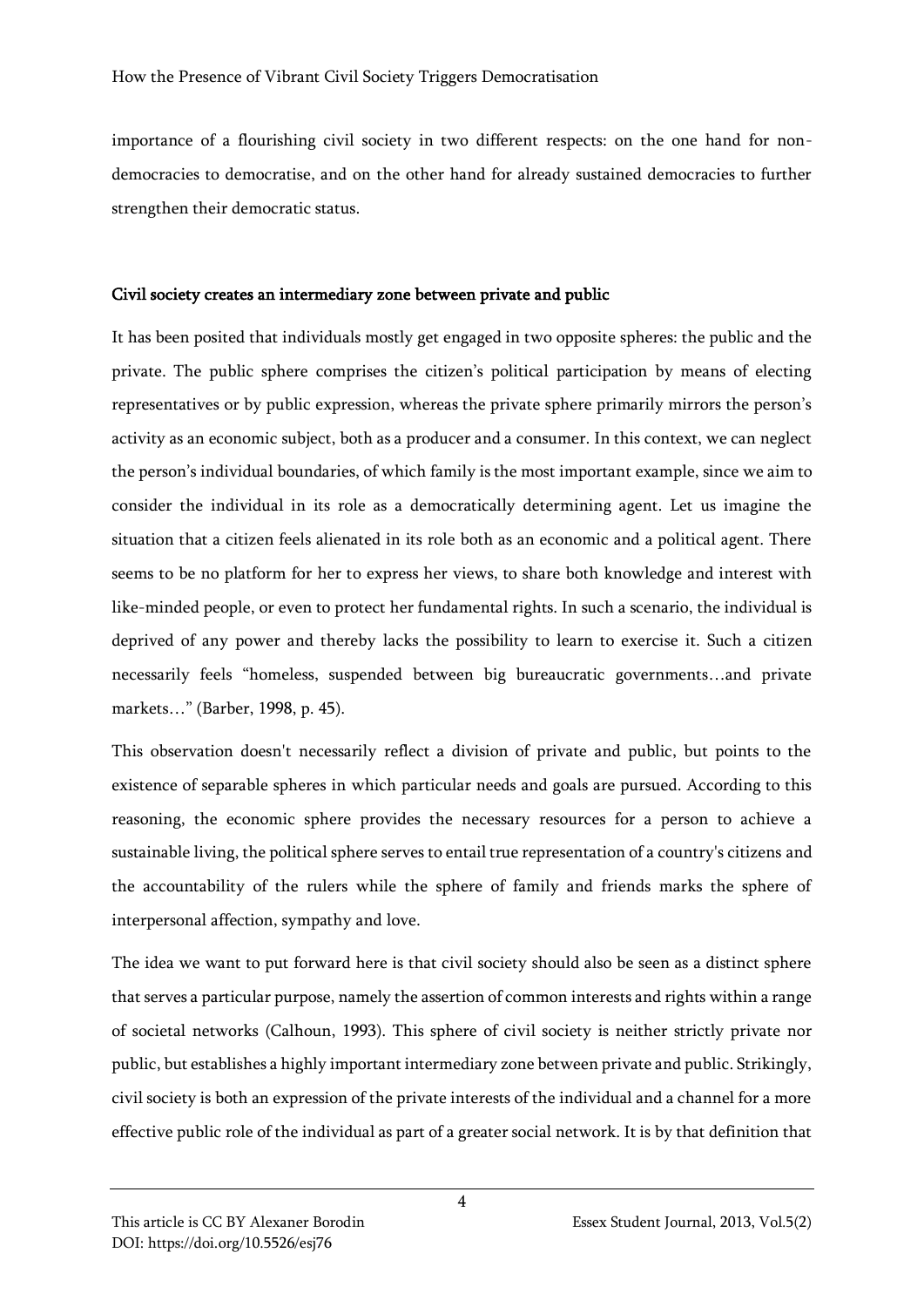we can see its direct connection with democracy: civil society becomes a "democratic institution" (Calhoun, 1993, p. 279) increasing the power of the people to "alter their own conditions of existence" (Calhoun, 1993, p. 279). In that way, individuals acquire certain skills and experiences that enhance the "collective pursuit and defense of their interests and values" (Kim, 2000, p. 9) and by doing so strengthen their role as democratic citizens. By contrast, the lack of a functioning civil society doesn't necessarily lead to an authoritarian regime, but it makes a society far more prone to succumb to such a trend as an important empowering mechanism is missing. Additionally, even an already sustained democracy faces the menace of collapse if an active civil society is lacking or its character begins to deteriorate so that individuals as a result cease to engage in civic affairs. A probable consequence of civic apathy is political apathy as the former promotes the latter. Thereby, democracy also becomes endangered and may disappear entirely in the long run.

Whereas the negative effects of a lack of a vibrant civil society have now been illustrated, we keep looking for immediate effects of such a society regarding a consolidation of liberal democracy. We may already note that the presence of a civil society empowers the individual to find her own sphere that is independent of her role as either economic subject or political decision-maker. This independent, civic sphere "offers a space for public work, civic business, and other common activities that are focused neither on profit nor on a welfare bureaucracy's client services" (Barber, 1998, p. 44). That is the transitory aspect about civil society that establishes a linkage between private and public sphere and most importantly constitutes the cosmos in which citizens can ideally interact in a peaceful, productive and mutually enriching manner.

## Civil society significantly contributes to an ongoing decentralisation of power

A corollary of our notion of civil society as an independent and private cosmos in which individuals can discover and fulfil themselves is the crucial aspect of the decentralisation of power. By joining different associations individuals unite with others and learn to exercise different forms of freedoms, such as freedom of assembly and expression. In this respect, it is important to outline that associations constitute forces that are independent of the government and as such contribute to a separation of wealth, knowledge and power among different groups of people. The reason why this aspect contributes crucially to the formation of a democracy is that it prevents the accumulation of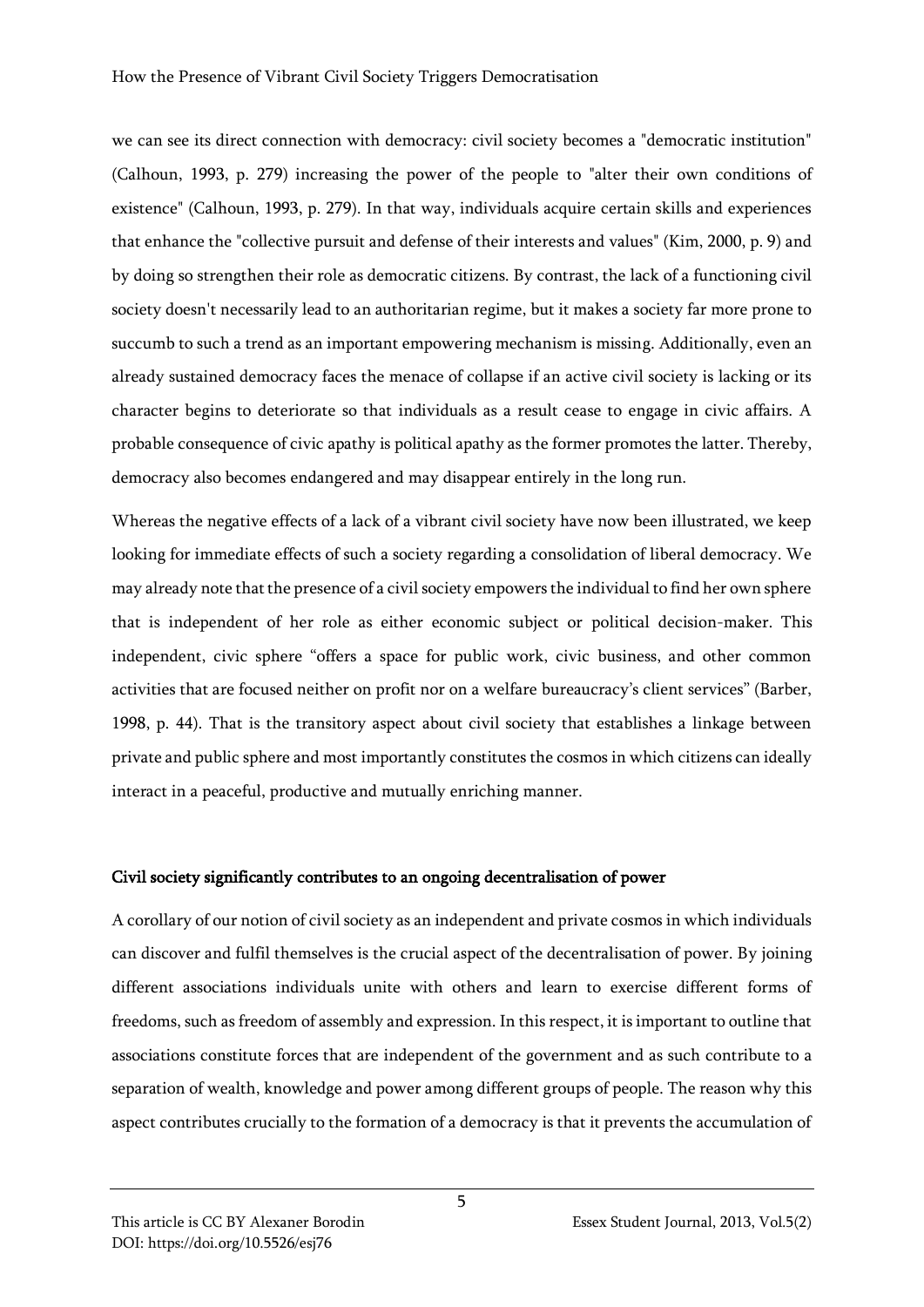power by the state, which is so characteristic of the authoritarian state. On Michael Edwards' account, "it cannot be coincidental that rising inequalities and concentrated power in America have paralleled the decline of nationally federated associations such as labor unions and the gradual erosion of the public sphere" (Edwards, 2009, p. 89). So what exactly does this show us? This underpins the observation that a poor civil society with regard to the associational sphere amounts to an uneven accumulation of power and wealth, as well as to "vertical relations of authority and dependency, as embodied in patron-client networks" (Putnam, 1993, p. 101).

Thus, it follows that the presence of a broad range of active associations entails "primarily horizontal networks, bringing together agents of equivalent status and power" (Putnam, 1993, p. 173), which necessarily contributes to the phenomenon, which is so significant for our discussion, of the division and decentralisation of power among the distinct actors within a state framework. To substantiate this essential aspect of a vibrant civil society we should make a distinction between decentralising and privatizing power (Barber, 1998, p. 62). Whereas the latter suggests a "slack and irresponsible government" (Barber, 1998, p. 62), the former "nourishes, protects and encourages robust civil society" (Barber, 1998, p. 62). In short, one has to emphasise that the decentralisation of power and the concomitant horizontal relations which constitute a vibrant civil society evidently promote the formation of a genuine liberal democracy. Further, it is important to direct our attention to an additional striking feature of civic engagement and its exact confluence with our notion of a liberal democracy, namely the rise of pluralism.

#### Civil society adds up to pluralism

Michael Edward considers civil society as a public sphere that empowers associations to represent diverse beliefs, views and values whereby a multifaceted, pluralistic society is promoted. In such a society each member can freely elaborate, express and debate on a set of issues, values and ideas. In this way, diversity promotes exchange of information and as a result innovation and progress is accelerated. At the same time, this pluralist feature contributes decisively to "enlightened understanding" (Dahl, 1998, p. 37) since each individual obtains the theoretical and often practical access to a wide range of opinions and perspectives. This aspect has a huge impact on the public's qualification to exercise democracy since citizens thus have a real choice, the choice between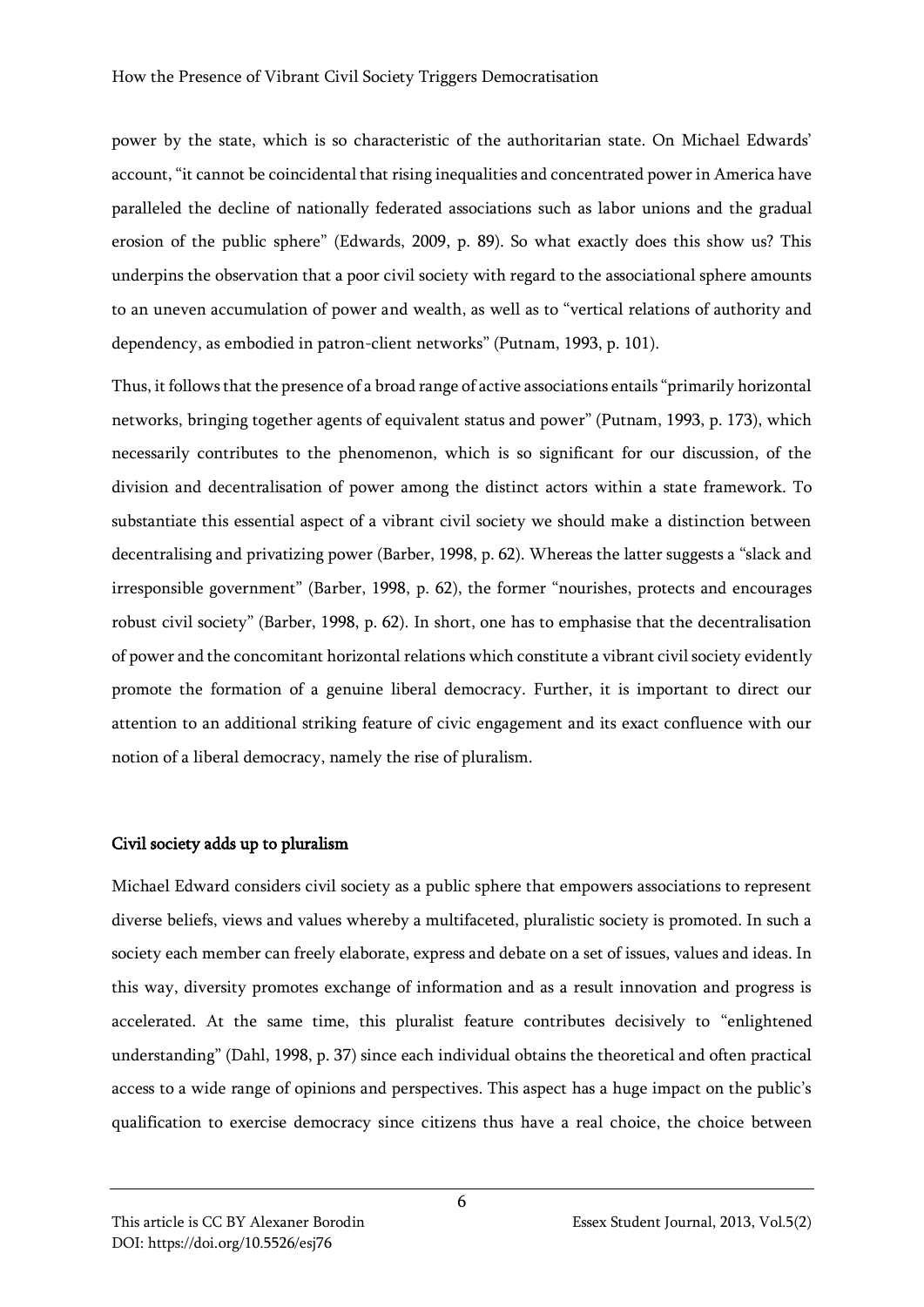# "alternative viewpoints" (Edwards, 2009, p. 64).

In addition, the presence of various conflicting civil institutions furthers the idea of checks and balances, which refers to the mutual control and limitation of different sources of power. Still, one might object that such diversity would add up to a fragmented society, which is characterised by mutual hostility, intolerance and conflict. But what is the alternative? What will become evident if we imagine a state in which there is one paramount idea or belief which prevails against all others is that this lays the foundation for a regime which doesn't need to be affirmed by consent for the very reason that the prevailing idea is regarded as something absolutely indisputable and at times even divine. If we consult Adam Smith's opinion on this topic, the key problem will become more obvious: "The interested and active zeal of religious teachers can be dangerous and troublesome only when there is, either but one sect tolerated in the society, or where the whole of a large society is divided into two or three great sects." (Smith, 1976, p. 314) Irrespective of the origin of this idea, whether it is religious, political or social, it is strongly protected by the government and even enforced by means of coercion if faced with opposition. To make this claim clearer, we should take a historic example into account that represents such a predominance of a single view.

Let us consider the communist ideal that was pursued by the Soviet Union over a period of more than 70 years. Communism as an idea transcended all facets of human existence such as education, social interaction, the labour market and governmental institutions, which in itself doesn't exclude the possibility of a democratic regime. Likewise, in the modern time capitalism seems to be such a prevailing concept which ceased to be a pure economic system, but left its characteristic imprint on the totality of human behaviour and mutual interaction. Whether it is the social sphere which manifests a strong emergence of materialism and a simultaneous decline in religiousness or the political sphere which is dominated by corporate lobbyism, capitalism can be considered as a prevailing modern paradigm. Accordingly, the very idea of one predominating paradigm as we have now recognised is an obvious obstacle to the consolidation of liberal democracy. The presence of such a single paradigm undermines and often even prohibits the formation of opposition poles and is mirrored in elections that don't reflect the actual will of the citizens.

That is how one of the cornerstones of a democratic system, "free and fair election" (Zakaria, 2007, p. 17), is eliminated by the simple lack of pluralism. On the contrary, the presence of a vibrant civil society excludes the possibility of such a development which has to do with the very nature of such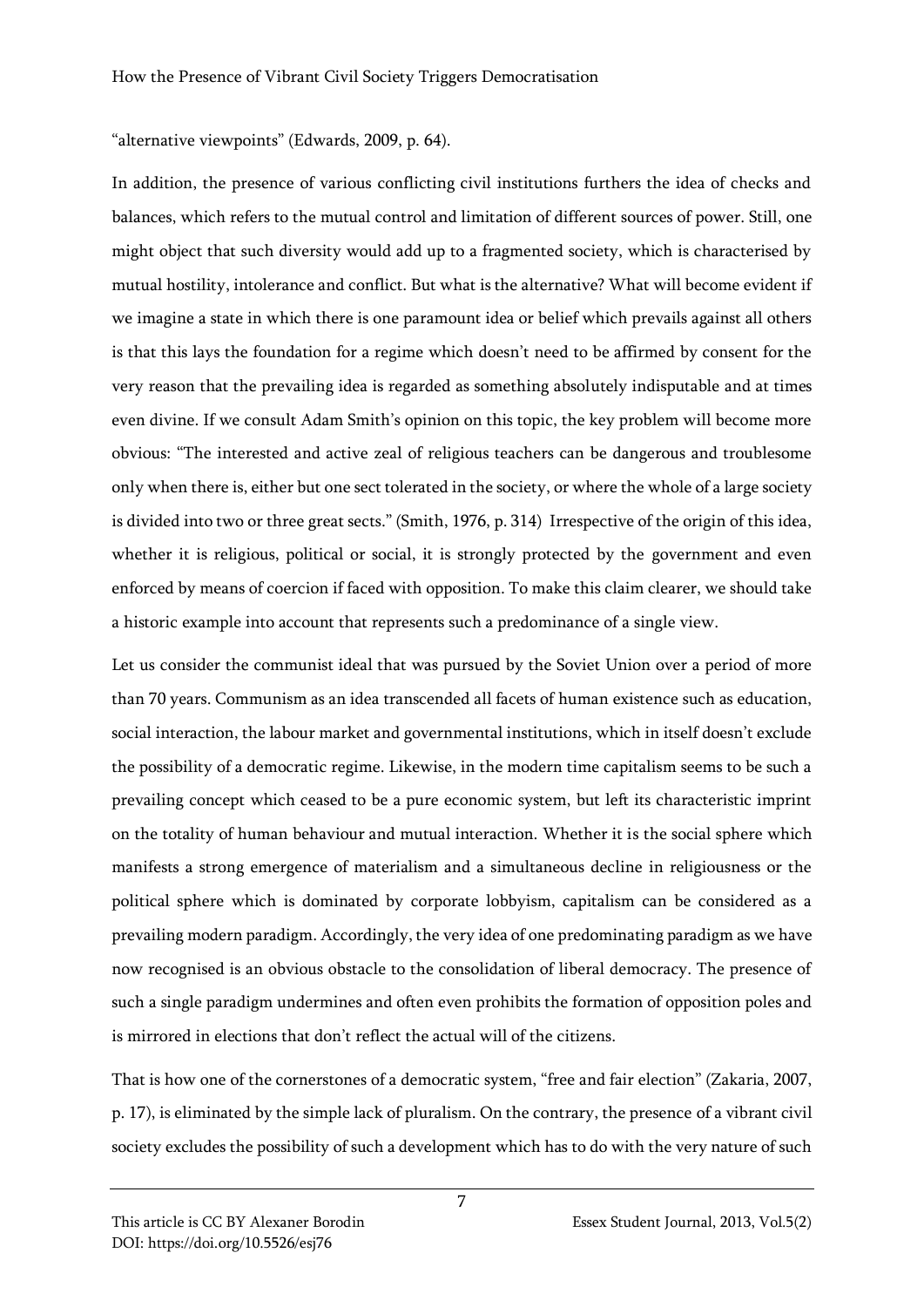a civil society as a "non-legislative, extra-judicial, public space in which societal differences, social problems, public policy, government action and matters of community and cultural identity are developed and debated" (Edwards, 2009). However, we must not forget that this depiction reflects a civil society in its ideal manifestion, which doesn't exactly reflect reality.

## Market-capitalism as an additional necessary condition for liberal democracy

As we have witnessed there is a narrow interrelationship between vibrant civil society and liberal democracy, but is this the most important and possibly only necessary condition? We have stressed the significance of some elements of civil society, such as the formation of a transitory sphere between public and private, the decentralisation of power, and perhaps most decisively the emergence of pluralism. Nevertheless, we need to keep in mind other necessary conditions for the construction of a genuine liberal democracy. One of the most fundamental conditions is certainly market-capitalism, because it propels individuals and groups of people who aren't guided by the government to acquire wealth and prosperity.

In this respect, one has to remember the importance of the decentralisation of power, and one may be entitled to ask if there is any economic system which is more appropriate to achieve this goal than a free-market economy. The principal reason for this is that in "a market-capitalist economy, the economic entities are either individuals or enterprises that are privately owned by individuals and groups, and not, for the most part, by the state" (Dahl, 1998, p. 167). The success of these economic actors decreases the government's supremacy regarding capital, labour resources, technology or knowledge, since it enables these actors to become autonomous and self-determining in the absence of any "central direction" (Dahl, 1998, p. 167).

By the same token, the risk of political suppression through the government is considerably reduced as governmental control and enforcement are restricted. In addition, market-capitalism generated, from a historical perspective, immense economic growth, which directly promoted the emergence of liberal democracy (Dahl, 1998, p. 167), whereas economic stagnation results in anti-democratic movements, such as the disruption of the rule of law due to unbridled conflict between economic subjects. Strikingly, a thriving economy as achieved, for instance, by a capitalist-market economy also promotes the vibrancy of a civil society and therefore should be regarded as a significant aspect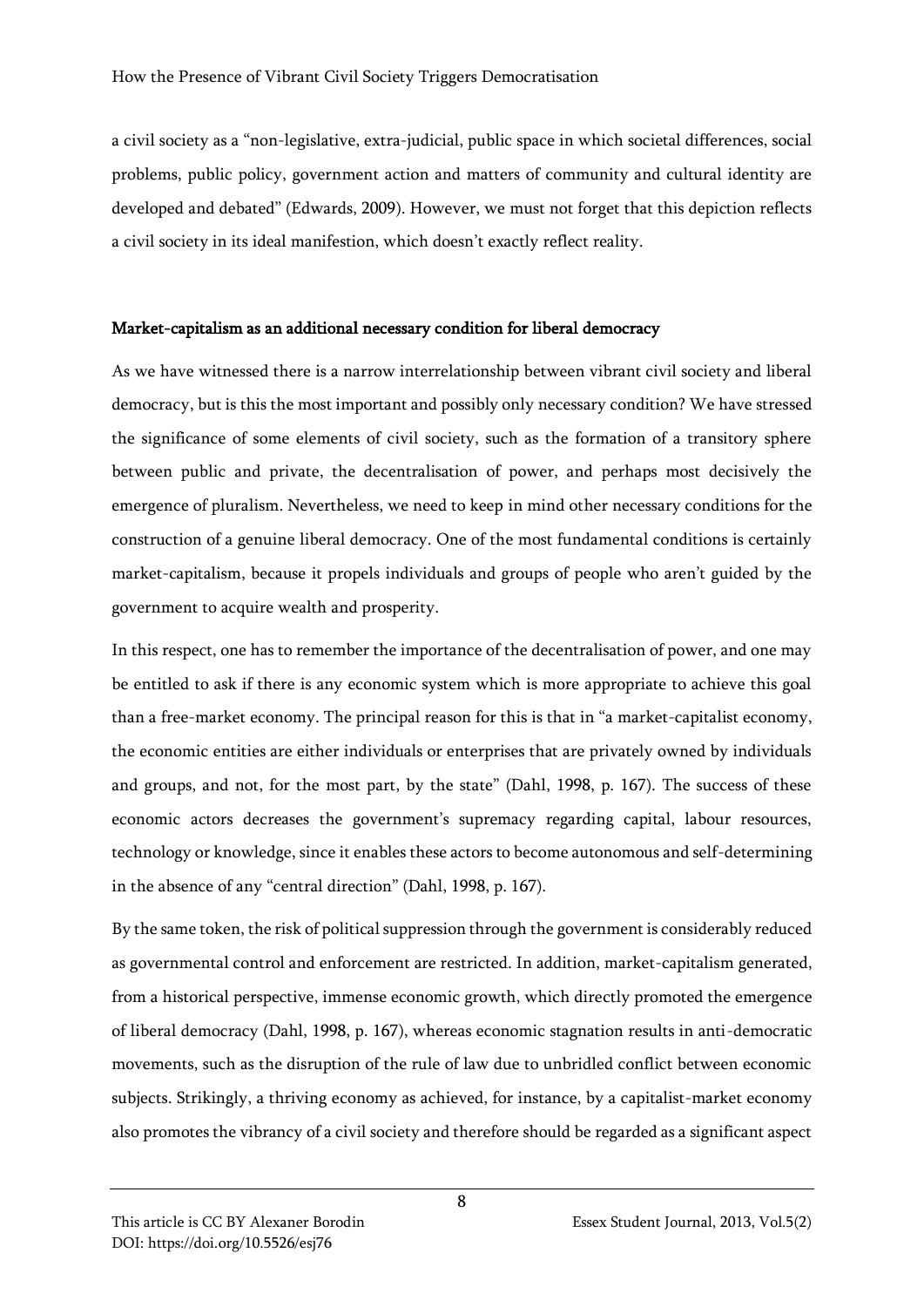in our discussion of the interrelation between civil society and liberal democracy. Yet, you might question, why is this the case?

This has to do with the kind of growth that is generated in a market economy, which no longer remains in the hands of the ruling elite, but is distributed across entire social classes. Thereby, market-capitalism "creates a large middling stratum of property owners who typically seek education, autonomy, personal freedom, property rights, the rule of law, and participation in government" (Dahl, 1998, p. 168). The depicted impact of market-capitalism stimulates civil society from three distinct standpoints that we reflected on the very beginning of our enterprise. First, it offers to a wide range of economically independent citizens the opportunity to join associations which assert a certain appeal on them. That is civil society as an associational sphere. Second, the notion of civil society as a good society mirrors values and principles such as tolerance, trust, autonomy, freedom, or democracy (Edwards, 2009, p. 47) that are similar to the ones strengthened by market-capitalism.

Ultimately, market-capitalism and concomitant economic welfare lay the foundation for a "discursive public sphere" (Habermas, 1987) since people have the ability to and interest in constituting themselves as active citizens. Albeit it is a legitimate approach to investigate distinct conditions in an isolated manner, it might also be helpful to reflect on the mutual interaction of civil society, market and government, and the effects that follow from this for our core question.

## Interaction between civil society and other spheres determines the success of liberal democracy

As indicated in the last paragraph an essential condition for a country's being a genuine liberal democracy is the interaction between the different cornerstones of the state as a whole, namely the market, the government and, as we now might think, civil society. A system of mutual checks and balances needs to be there to ensure "effective participation" (Dahl, 2000, p. 37) on behalf of the citizenry. It is unlikely and at the same time undesirable that these cornerstones will transform in completely independent entities. This has to do with the immediate dependence of the state's success on their effective linkage. Too wide a gap between them would bear the risk of their respective degeneration, whereas a too strong linkage between these elements would increase the probability of one actor having supremacy and dominance in the long run.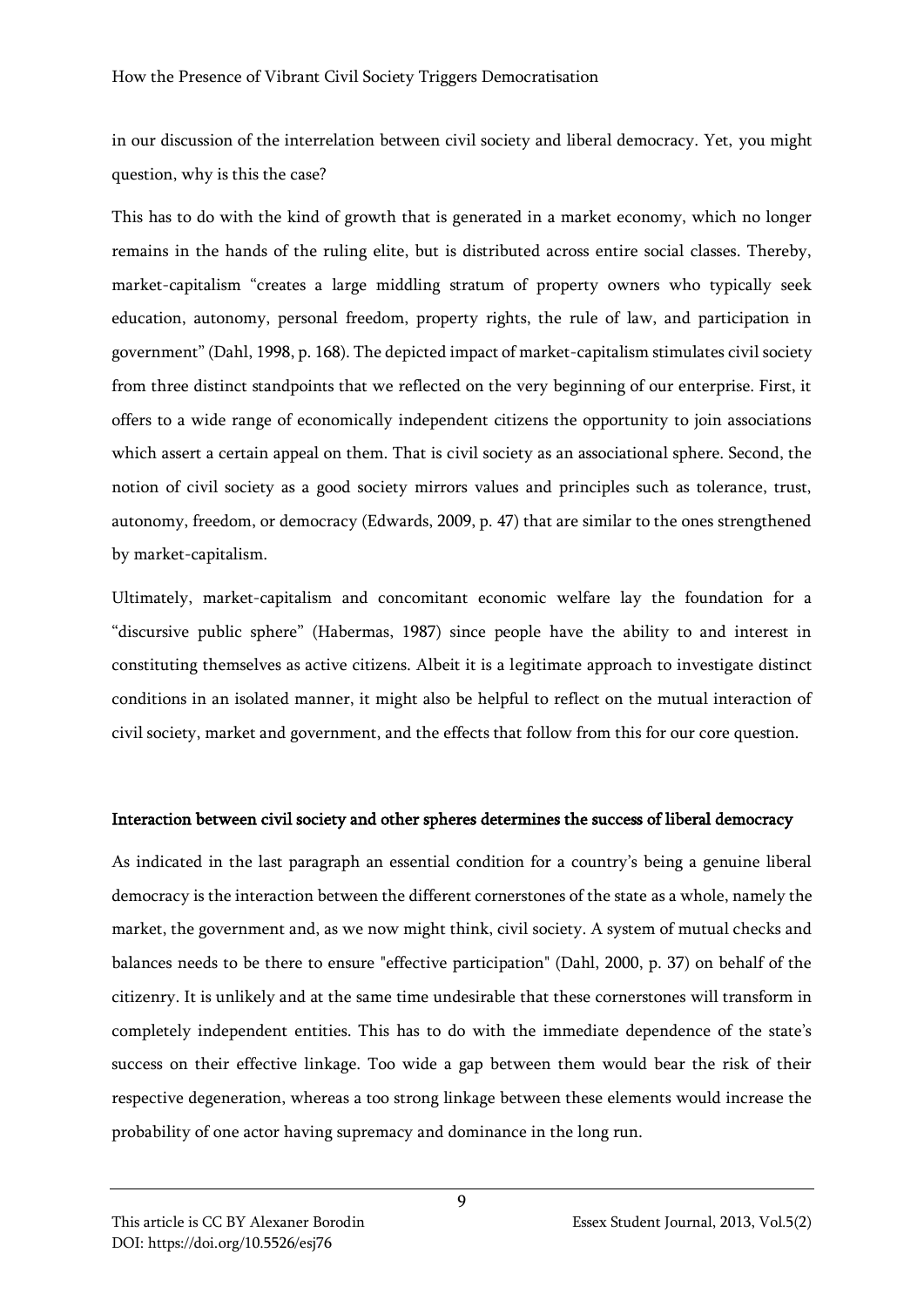To make this subtle interdependence more comprehensible, we should elaborate on the significance of the autonomous character of civil society. Unless civil society is truly autonomous, it can easily be infiltrated by governmental or economic agents who exclusively pursue their own interest as we will consider in short. Doubtless, this would severely endanger the integrity of civil society. Yet, such an exploitation of civil society not only weakens its contribution to a country's being a liberal democracy, but corrupts the entire system from the inside, so that authoritarianism and despotism are likely to result. Thus, we have to accentuate the necessity to find an equilibrium between civil society and its main obstacles in order to achieve genuine liberal democracy: "government itself, when it is arrogant and overweening; market dogmas, when they presume that private individuals and groups can secure public goods; and the yearning for community, when it subordinates liberty and equality to solidarity" (Barber, 1998, p. 69).

# Critique of the role of civil society

At this stage, it becomes expedient to adopt a critical perspective from which the importance of civil society has been undermined and even negated. A common line of criticism goes that the presence of a vigorous civil society doesn't solve the problem of elite domination, which pervades both the government and the market. Rather, civil society is marked by the same elite structure and therefore it is questioned that civil society can ever promote liberal democracy. Here, one can object that assuming that civil society is subject to elite domination doesn't imply that large parts of the population are excluded. Surely the cost of participating in civil society doesn't lead to individuals being entirely excluded from it. The primary cost of civic participation is time and not material resources, so that people who want to become an active part of civil society can do so according to their individual capacity and motivation.

Adding to that, there are various degrees of civic participation which naturally vary in terms of the resources people need to have. Yet, considering a person who is only minimally engaged in a single civic association, there are still opportunities for this person to acquire new information and knowledge through his engagement. This person may not play an integral part in the democratic process, but she may at least express her voice through voting because of a sense of social responsibility she developed by means of her civic participation. For that reason it would be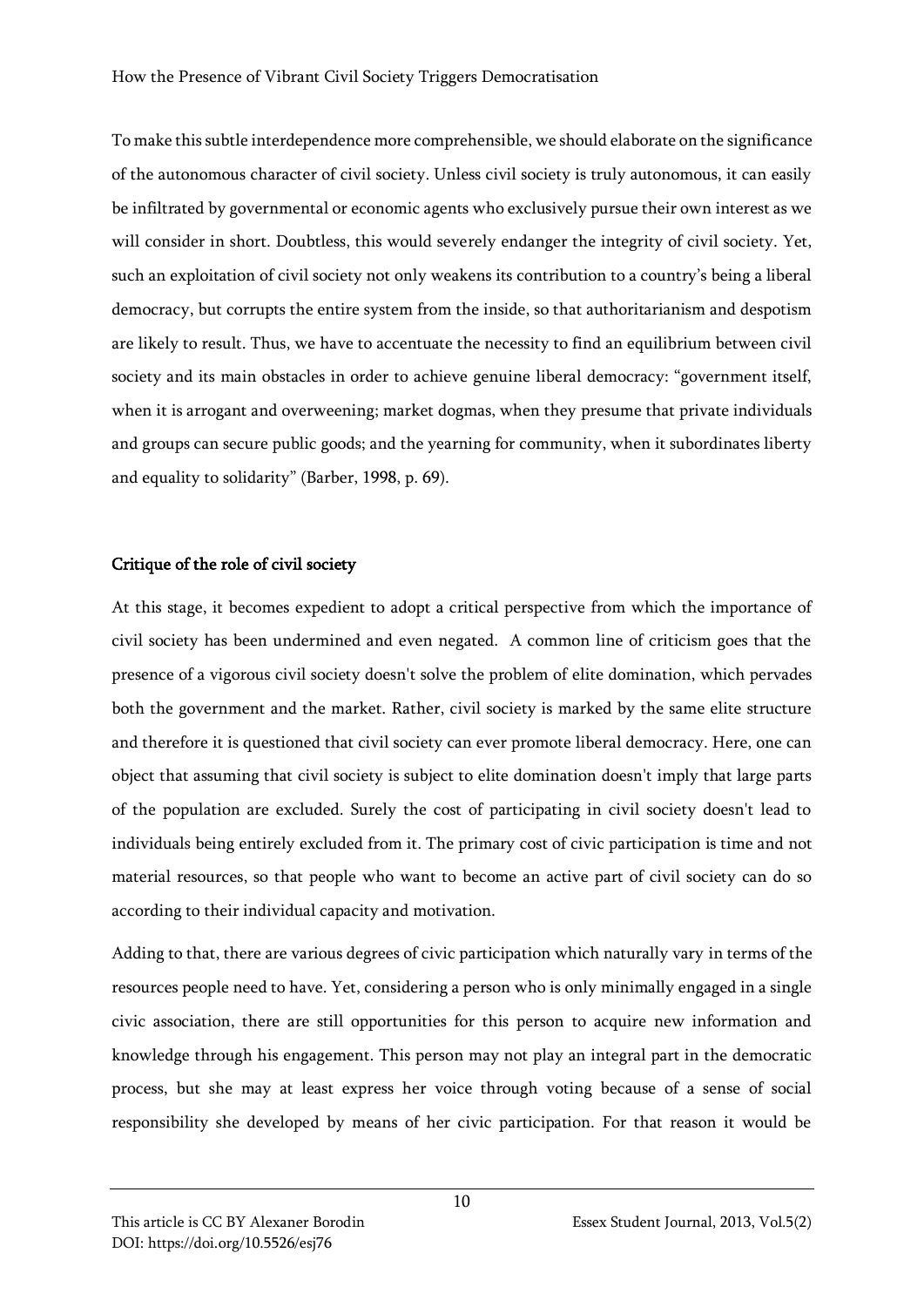fallacious to infer that we should get rid of civil society due to it being dominated by elites since there is hardly a human system which doesn't comprise a form of domination or discrimination. In fact, civil society is a structure that is able to challenge existing elites since both market actors and government officials occupy completely different spheres of action. In addition, a thriving civil society erects higher demands to its main figures resulting in them being more accountable and transparent. In sharp contrast, in the case that civil society lacks or is weak there is little scope for individuals to oppose power structures, as became particularly evident in our discussion of the decentralisation of power that results from a vibrant civil society.

#### Conclusion

In the course of this work we have expounded the main characteristics of civil society that serve as a driving force for liberal democracy to appear in the short run and be sustained in the long run. These are linkages between the private and public spheres, decentralisation of power, and pluralism. It is crucial to recognise that the more vibrant civil society is the greater the extent to which it promotes those developments and hence the more likely democratisation will occur. We have also elaborated on other necessary prerequisites for liberal democracy such as market capitalism and an effective collaboration between government and market actors. What do our gained insights ultimately amount to? Do we have to regard a vibrant civil society both as a source of and a panacea for liberal democracy? Indeed, the close overlap between fundamental features of liberal democracy and the impact of a vibrant civil society makes it rational to deduce that civil society, where it thrives in a country, directly promotes the emergence of liberal democracy. However, the underlying problem is that conversely liberal democracy in at least a basic form needs to be established to empower citizens to get engaged in civic participation, mutual interaction and public deliberation. At this point, we begin to recognise the immense difficulty of distinguishing between source and end, facilitator and recipient. Nevertheless, this is not the matter of a selection between these two, civil society and liberal democracy, but rather the matter of finding a setting in which they can display their undeniable merits to the greatest extent.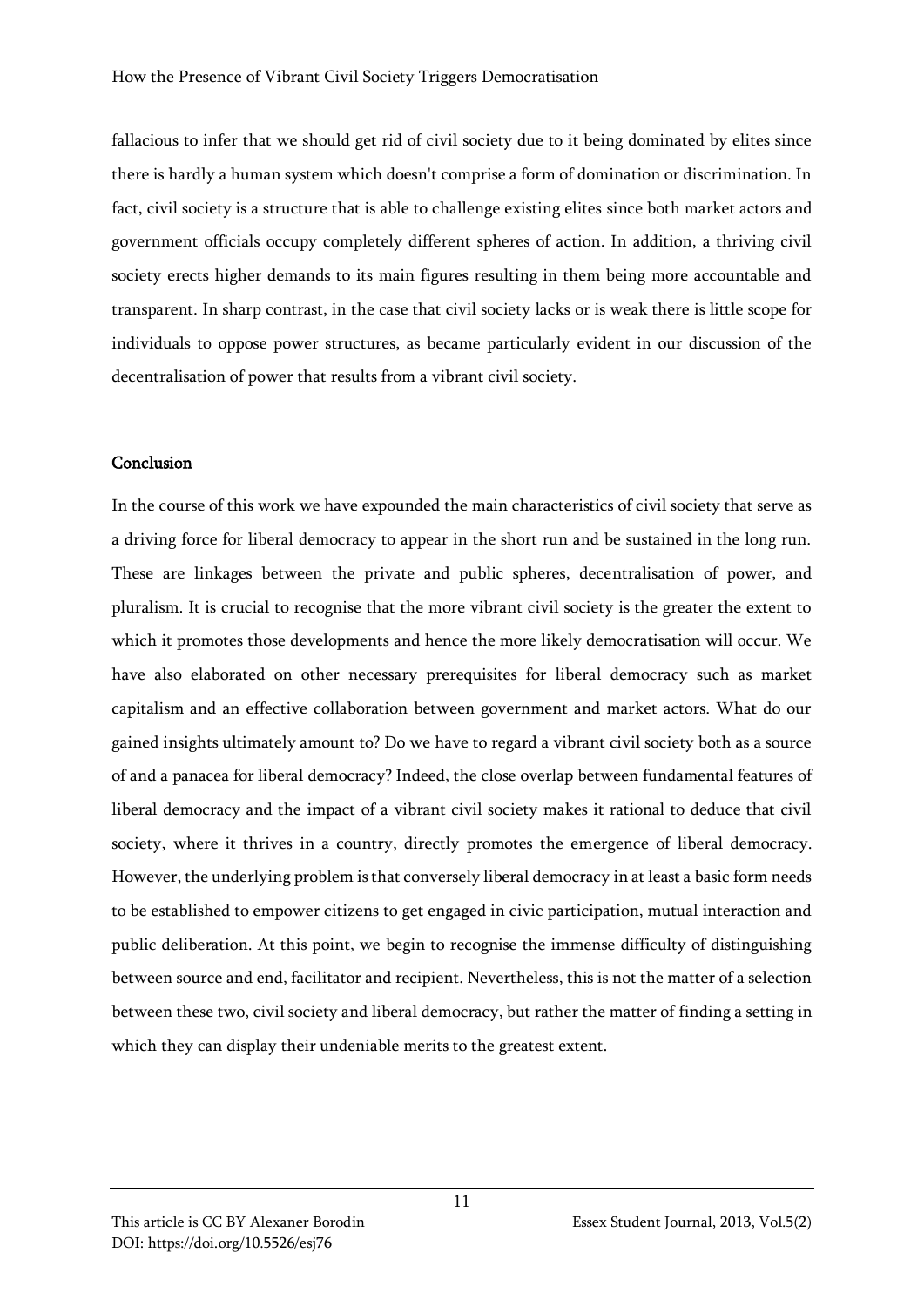# Bibliography

Barber, B. R. (1984). Strong Democracy: Participatory Politics for a New Age. Berkeley: University of California Press.

Barber, B. R. (1998). A Place for Us: How to Make Society Civil and Democracy Strong. New York: Hill and Wang.

Blaub, R. and Schwarzmantel, J. (eds.) (2001). *Democracy: A Reader*. Edinburgh: Edinburgh University Press.

Calhoun, C. (1993). Civil Society and the Public Sphere. Public Culture, 5(2), pp. 267-80.

Dahl, R. A. (1989). *Democracy and Its Critics*. New Haven, CT: Yale University Press.

Dahl, R. A. (1998). On Democracy. New Haven, CT: Yale University Press.

Edwards, E. (2009). Civil Society. 2nd ed. Cambridge: Polity Press.

Freedom House (2012). *Nations in Transit 2012*. [online] Available at: <http://www.freedomhouse.org/report/nations-transit/nations-transit-2012> [Accessed 20 January 2013].

Fukuyama, F. (2001). Social Capital, Civil Society and Development. Third World Quarterly, 22(1), pp. 7-20.

Habermas, J. (1987). *The theory of communicative action. Vol. 2*. Cambridge: Polity Press.

Held, D. (2006). Models of Democracy. 3rd ed. Cambridge: Polity.

Kim, S. (2000). The Politics of Democratization in Korea: The Role of Civil Society. Pittsburgh, PA: University of Pittsburgh.

Lakoff, S. (1996). Democracy: History, Theory, Practice. Boulder, CO: Westview Press.

McClain, L. and Fleming, J. (2000). Some questions for civil society revivalists. Chicago-Kent Law Review, 75(2), pp. 301-54.